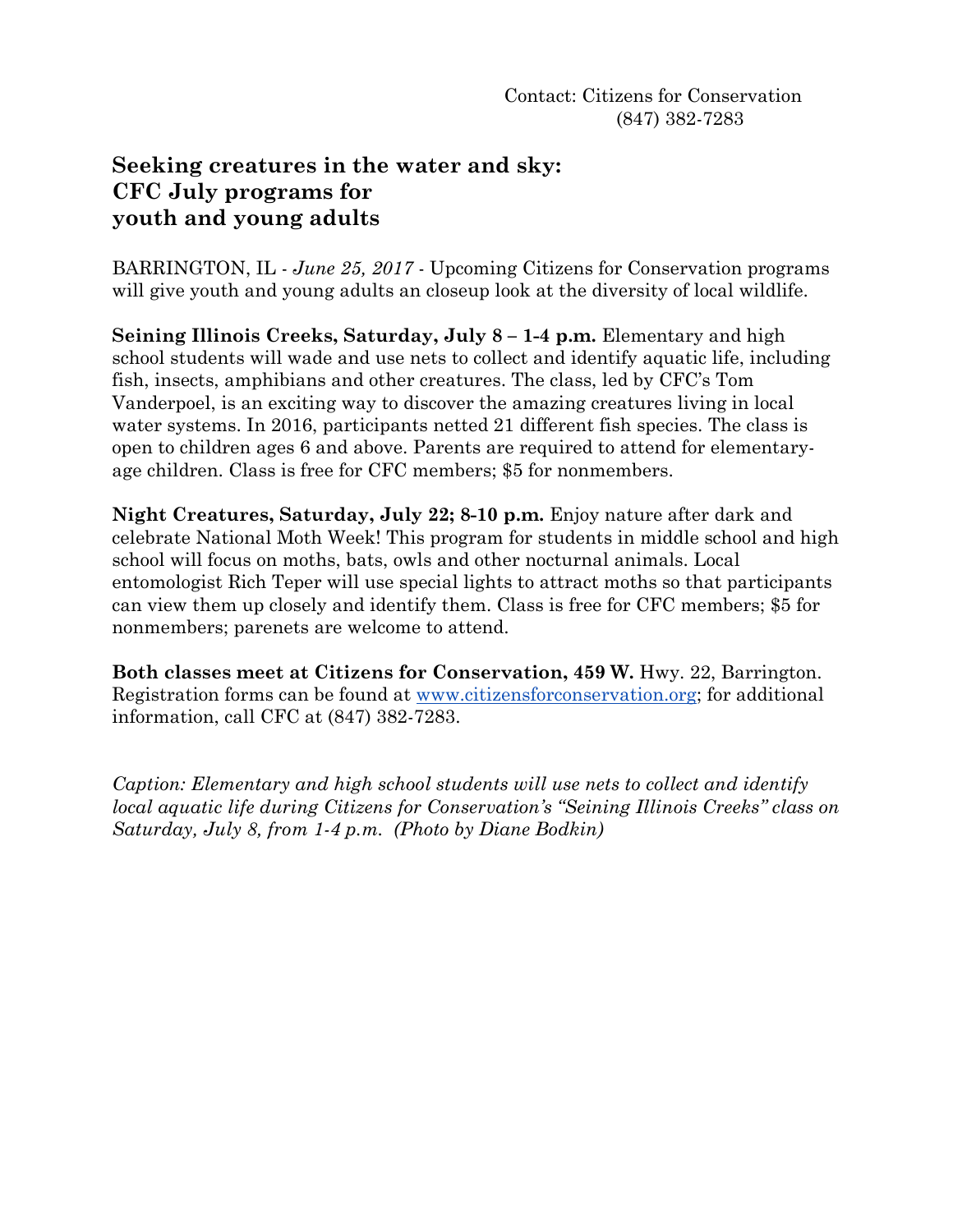Contact: Citizens for Conservation (847) 382-7283

## **CFC's Fall Tree and Shrub Sale starts August 1**

BARRINGTON, IL - *June 25, 2017* - Online ordering for Citizens for Conservation's annual Fall Native Tree and Shrub Sale begins Tuesday, August 1.

Fall is a good time to plant trees and shrubs, when roots can get established before winter's cold weather. Native trees and shrubs provide the best choices of woody plants because they absorb storm water, can survive our extreme temperatures, don't need fertilizer or insecticides and need watering only during the first year or two to get established.

To order, go to [www.CitizensForConservation.org](http://www.citizensforconservation.org/) where there are plant descriptions, growing conditions and habitat benefits. Those who prefer a paper order form can download one from the website, request one by email at [cfc@citizensforconservation.org](mailto:cfc@citizensforconservation.org) or phone 847-382-7283.

Order deadline is September 1, and plant pickup is Saturday, Sept. 16 from 9:30 a.m. to noon at CFC. The sale is preorder only; there will be no extra plants for sale on the pickup date.

# #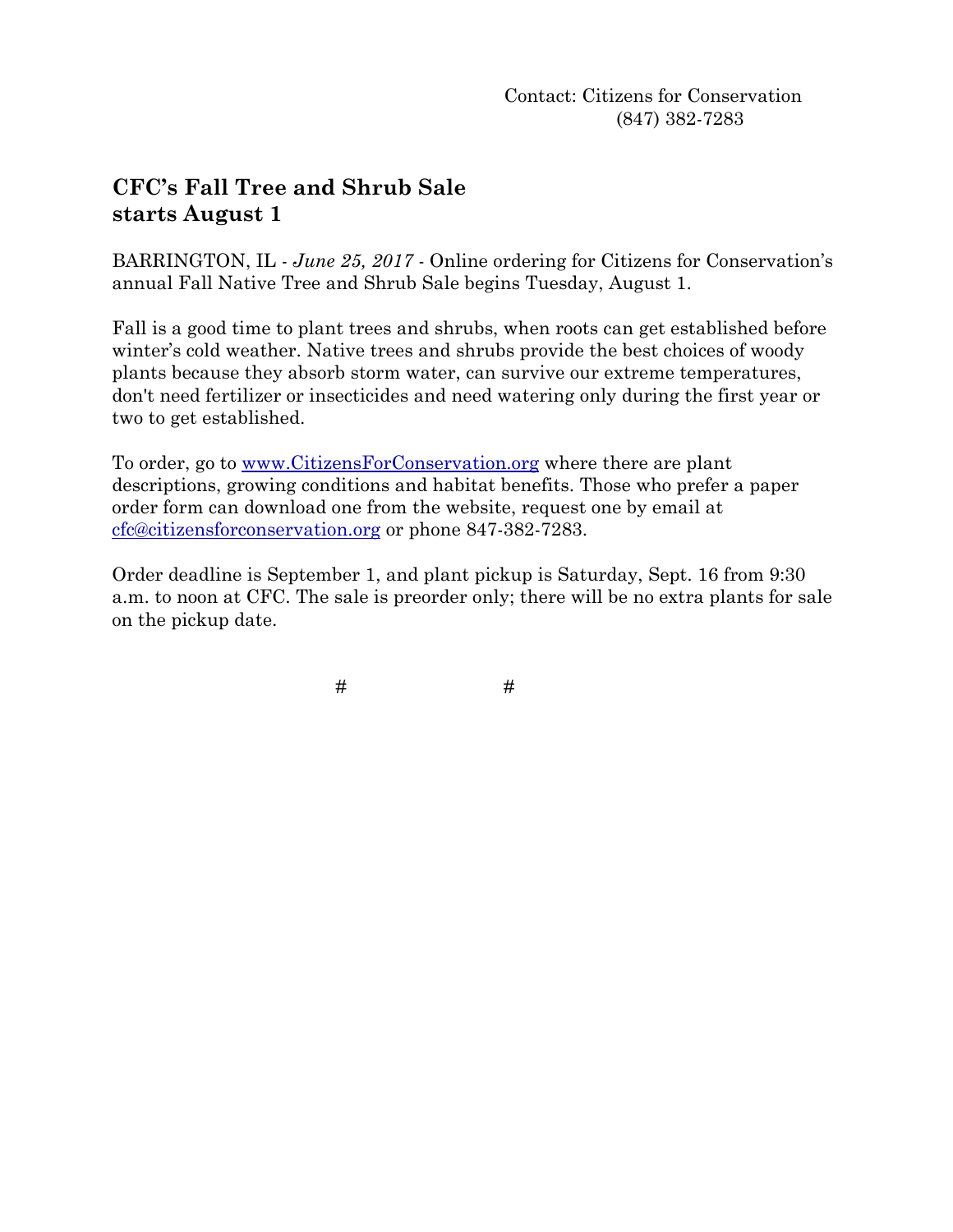Contact: Citizens for Conservation (847) 382-7283

## **Habitat Corridors volunteers help homeowners create earth-friendly landscapes**

BARRINGTON, IL - *June 25, 2017* - Is your backyard a healthy habitat?

Citizens for Conservation's Habitat Corridors project encourages and assists local property owners in becoming more earth friendly in landscaping choices and maintenance practices.

CFC volunteers visit home properties free of charge, identify existing native plants, and make recommendations for changes that are beneficial for wildlife, children and homeowners. Suggestions can range from adding specific native plants to rainwater solutions to invasive species identification.

Interested homeowners should contact the group at [info@habitatcorridors.org](mailto:info@habitatcorridors.org) to arrange a site visit. Properties which meet verified criteria receive a sign to display that recognizes the property's earth-friendly practices to improve habitat and air and water quality.

For more information, visit the Habitat Corridors website at <http://habitatcorridors.org/>.

 $#$   $#$   $#$